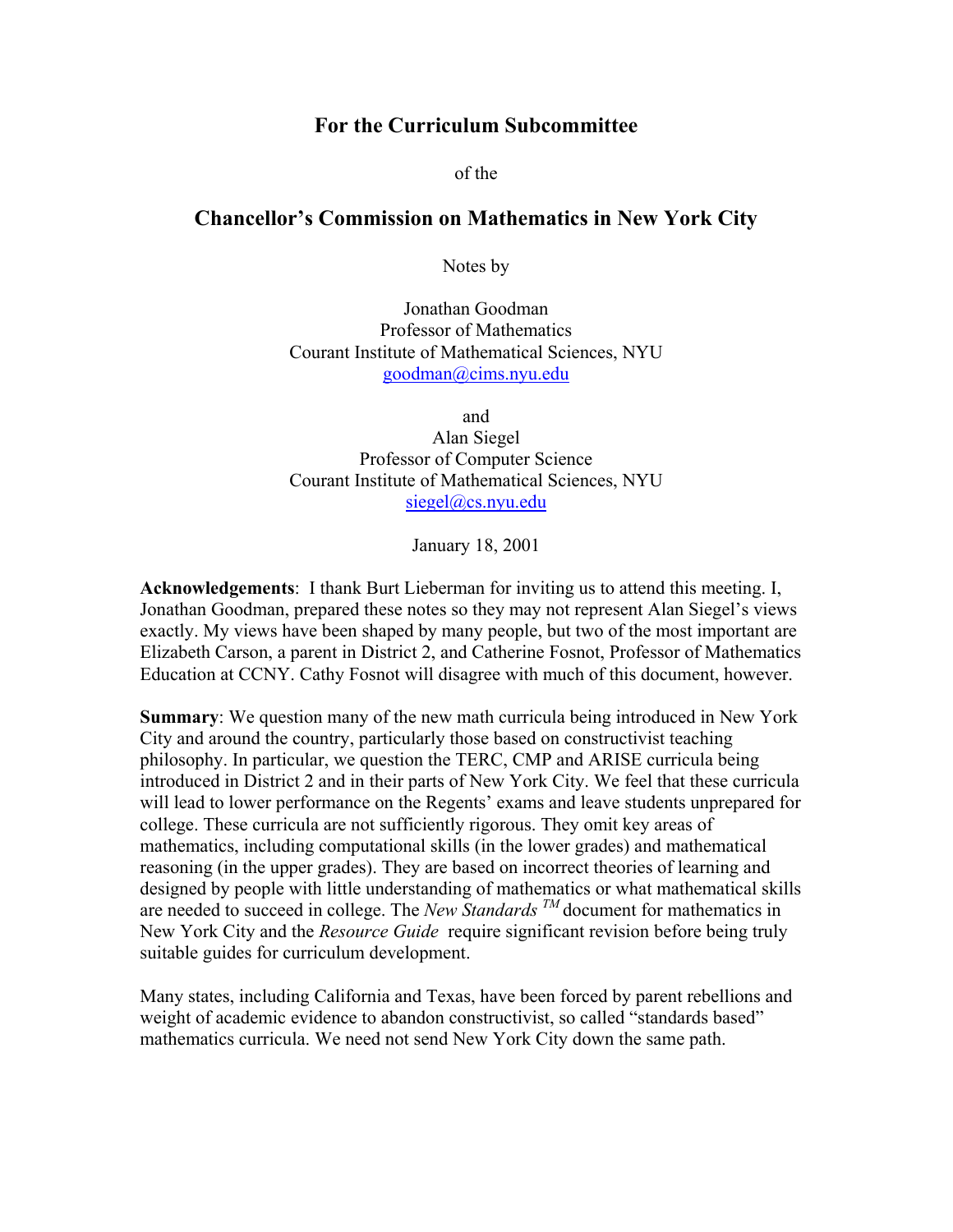## **Recommendations**:

- 1. The curriculum guides issued by New York State need not and should not be used to prepare New York City students for the Regents exams. The curriculum guides are based on constructivist educational philosophy while the exam simply tests mathematics.
- 2. The New York City Resource Guide for Mathematics A (the only one I have been able to review) needs serious revision. The current (draft?) guide has too many errors and relies too heavily on constructivist theory.
- 3. The report of the Commission on Mathematics should question the correctness of constructivist mathematics education theory, or, at least, refrain from endorsing it.
- 4. Specialists in mathematics education within the New York Public School system and around the country have shown themselves unable to design good math curricula. At least in the short term, we need an independent panel with experts in mathematics as well as mathematics education to oversee mathematics curriculum development in New York City.
- 5. The report of the Commission should question the curriculum guide of New York State and suggest that their math education people also need some oversight.
- 6. The sample Regents Mathematics A exam I reviewed had numerous small mistakes. The future exams should be checked by mathematicians.